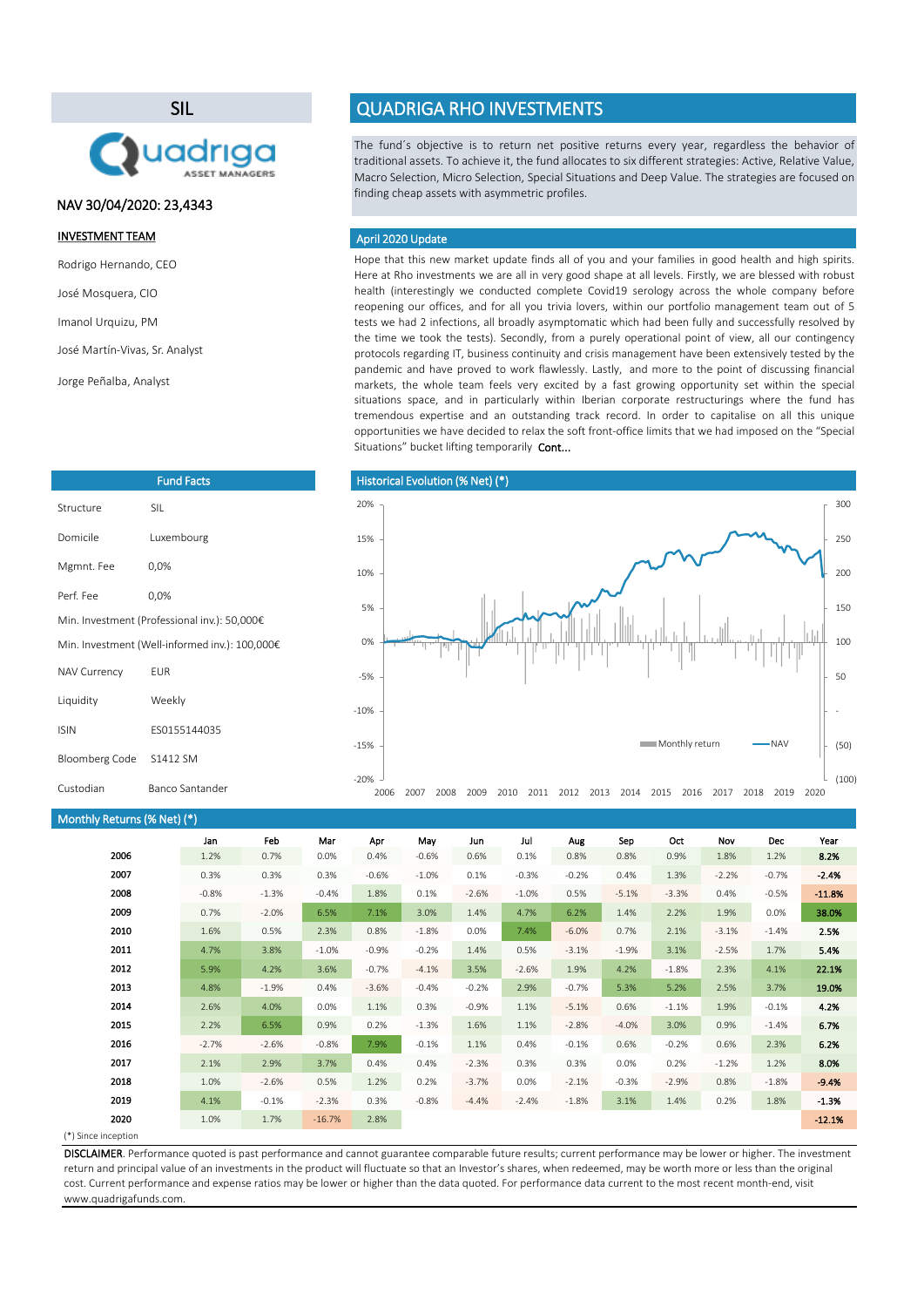# Comparative Risk / Return

|                     |          | <b>RETURNS (CAGR)</b> |                 | <b>VOLATILITY</b> |         |                 |  |  |
|---------------------|----------|-----------------------|-----------------|-------------------|---------|-----------------|--|--|
|                     | 5 years  | 3 years               | Since inception | 5 years           | 3 years | Since inception |  |  |
| Rho Investments     | $-3.16%$ | $-9.38%$              | 4.75%           | 10.81%            | 11.81%  | 9.80%           |  |  |
| Stoxx 600           | $-2.62%$ | $-3.52%$              | 0.85%           | 14.29%            | 14.75%  | 14.75%          |  |  |
| Iboxx Eur Corporate | 1.32%    | 0.63%                 | 3.34%           | 4.48%             | 5.18%   | 4.28%           |  |  |
|                     |          |                       |                 |                   |         |                 |  |  |

# Returns (% Net)

| <b>Risk / Return</b> |           |
|----------------------|-----------|
|                      |           |
| April 2020           | 2.75%     |
| $CAGR*$              | 4.75%     |
| 2020                 | $-12.08%$ |
|                      |           |

| <b>Risk / Return</b> |       |
|----------------------|-------|
| Volatility*          | 8.72% |
| Sharpe Ratio*        | O 55  |
| Sortino Ratio        | 0.61  |
| Parametric VaR 1-d   | 3.43% |

# Performance attribution across strategies (% Net)\*



## Top Five Positions

| DAX Index Options          | 15.70%   |
|----------------------------|----------|
| <b>BNP Disco S FRN</b>     | 10.94%   |
| Queka PE                   | 8.01%    |
| Eurostoxx Index Options    | $-6.84%$ |
| Unicredit 3.875% Perp Bond | 5.10%    |

| % Exposure |         |
|------------|---------|
|            |         |
| Gross      | 185.86% |
| Net        | 101.89% |

# Risk Concentration and Distribution Metrics



# % of Gross Exposure per Strategy

| Active             | 23.59% |
|--------------------|--------|
| Relative value     | 0.00%  |
| Macro              | 15.63% |
| Micro              | 20.30% |
| Special Situations | 24.39% |
| Deep Value         | 5.78%  |
| Hedges             | 3.95%  |
| Liquidity          | 6.37%  |



#### (\*) Since inception

DISCLAIMER. Performance quoted is past performance and cannot guarantee comparable future results; current performance may be lower or higher. The investment return and principal value of an investments in the product will fluctuate so that an Investor's shares, when redeemed, may be worth more or less than the original cost. Current performance and expense ratios may be lower or higher than the data quoted. For performance data current to the most recent month-end, visit www.quadrigafunds.com.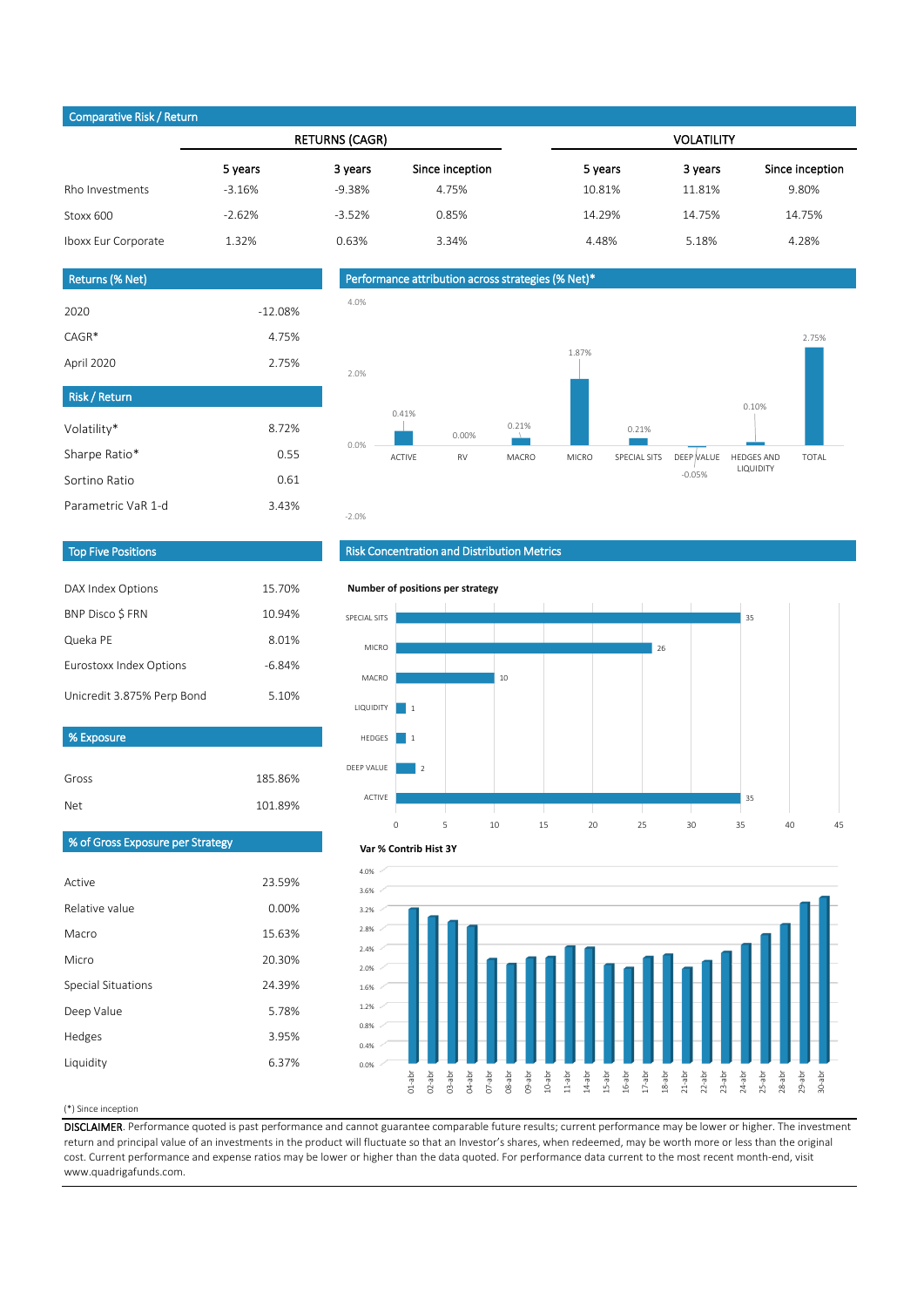#### Risk Concentration and Distribution Metrics (2)





### April 2020 Update (cont...)

the 35% of NAV cap (in terms of market value). Additionally, we expect the second-order economic effects of the Covid19 crisis to create particularly strong opportunities within the loans and private credit space, into which monetary repression had attracted many "tourists" who were happy to lend on a purely unsecured and covenant-relaxed fashion across the SME world in order to generate yield in a world of financial repression. Now, as many of those opportunistic funds run for cover or go into liquidation at a time when domestic banks find themselves dealing with a quick rise in NPLs, and few marginal buyers of distressed risk abound, we want to have flexibility to take advantage of this perfect storm. We have thus modified our investment policy to increase our maximum exposure to loans to 40% of AUM (originally set at 20%) with not a single loan accounting for an exposure larger than 30% of AUM. In practice we are very unlikely to fully employ this new limit, and as an additional precaution any level of utilization will always be fully backed by the partners' invested capital in order to not adversely affect the overall liquidity profile of the fund. Furthermore, in terms of credit risk management we will enhance our already very stringent protocols and demand larger ex-ante risk-adjusted returns for the strategy, as well as added security in terms of covenants and of collateral quality. We will only consider (as has always been our successful policy) strongly collateralized risk, and exclusively within those sectors better insulated from any structural long-term changes arising from the Covid19 crisis. And after this protracted introduction, now back to April... Back then whilst many of us struggled with the tribulations of home schooling or were busy pondering whether confinement is a pleasure best enjoyed alone (quite possibly the view of our father-of-five distressed/HY analyst) or accompanied (the likely view of our young and solitarily-confined banks and event-driven analyst), financial assets commenced a steep reflationary path. A deja vu moment now played with higher stakes, where the dichotomy between financial inflation and economic deflation now looms larger, as also do the economic inequalities and political fallout that shall ensue. This time around the amount of stimuli and decisiveness thereof was once again far more pronounced in the US, which led to the strongest monthly returns ever recorded in US equities. The S&P 500 gained 14.8% and the Nasdaq 100 +18.7%. European equities' reaction was far more muted, not so much a consequence of the more timid monetary and fiscal (in particular) response, but due to a throwback to the proverbial inability of European political powers to agree on anything until financial markets push them into action. The Eurostoxx 50 gained 7.7% whilst the Ibex 35% a mere 2.6%, and credit proxied by the 5-year Main and Crossover CDS indices +0.74% and 3.9% respectively. Despite the fund's more cautious stance on risk given the significant uncertainties about second and higher order effects of the Covid crisis in a EU economy now fairly certain not to "V" shape back into health, Rho Investments managed to return +2.75% in the month...cont

DISCLAIMER. Performance quoted is past performance and cannot guarantee comparable future results; current performance may be lower or higher. The investment return and principal value of an investments in the product will fluctuate so that an Investor's shares, when redeemed, may be worth more or less than the original cost. Current performance and expense ratios may be lower or higher than the data quoted. For performance data current to the most recent month-end, visit www.quadrigafunds.com.